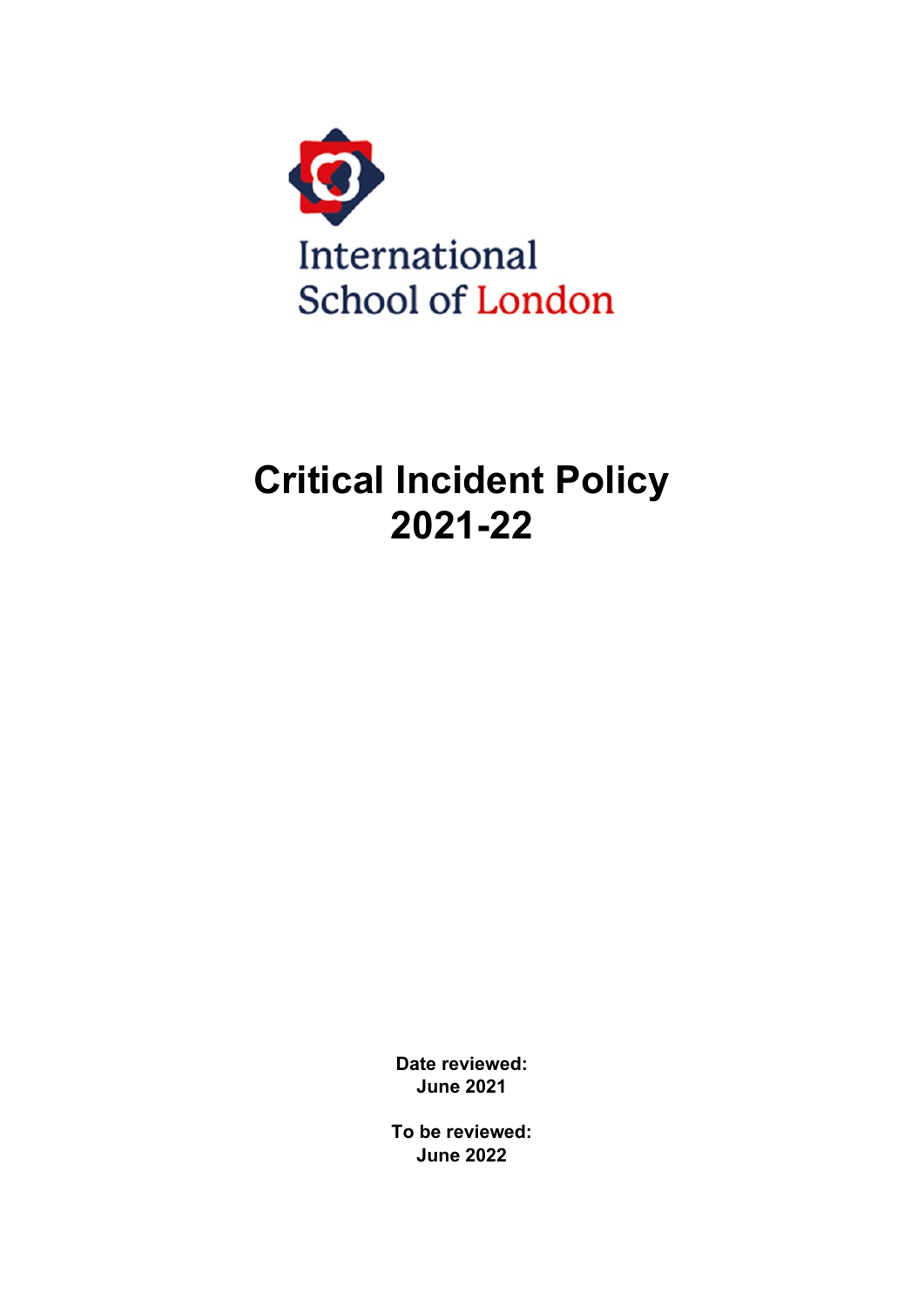# **Mission statement**

Since 1972, we have established a welcoming and inclusive community. Our diverse cultures and languages drive all our learning experiences.

We nurture creativity and curiosity to stimulate deep thinking. We foster insight, compassion and resilience to enable us to play a meaningful part in a changing world.

# **Vision statement**

We celebrate our stories, our worth and our purpose to make a difference in a shared world.

At the International School of London, we believe in:

Empowering students to maximise their learning opportunities and to fulfil their potential.

Actively integrating cultural diversity in the curriculum.

Creating inclusive, vibrant and innovative learning communities. Offering a diverse and extensive international programme that supports personal, social and professional growth.

# **1. Rationale**

The school endeavours to ensure that there are appropriate procedures in place and the relevant staff are clear about what their duties and responsibilities are in the event of a critical incident

# **2. Definitions**

A critical incident is any event that is sudden and unexpected and which requires an immediate response to ensure the safety and well - being of the whole school community e.g. 7/7

- a) Student Disappearance
- b) Fire evacuation
- c) Bomb threat/terrorist attack
- d) Cyber attack (electronic threat)
- e) Intruder
- f) Sudden illness/death of staff/student(s)
- g) Major accident/science explosion evacuation
- h) Highly contagious disease
- i) Storm
- j) Bus accident
- k) Chemical spills
- l) Truck/tanker accident outside school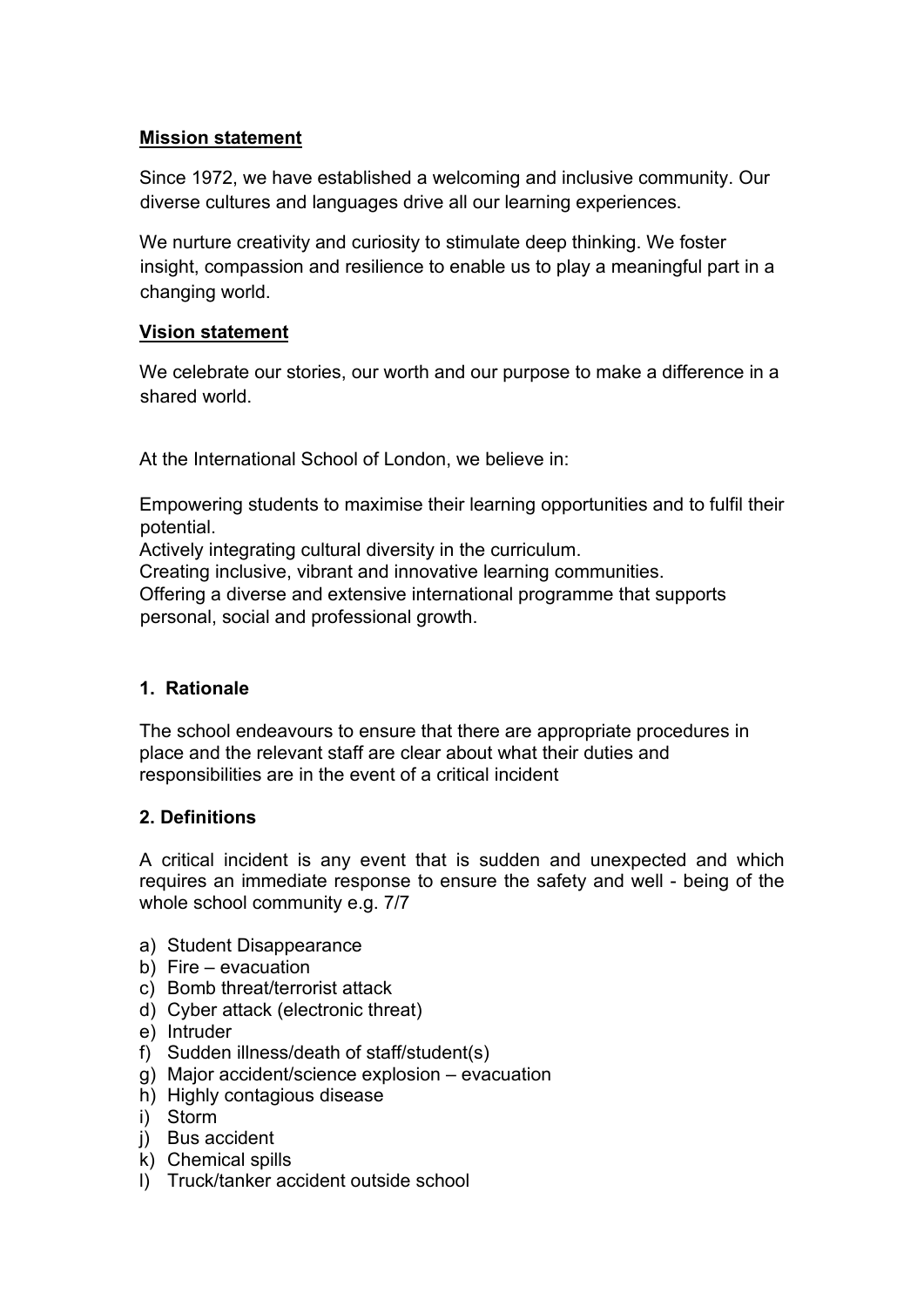# 3. **Objectives**

The critical incident policy

- a) Identifies specific potential critical incidents.
- b) Establishes clear lines of responsibility and communication for management of crisis.
- c) Disseminates accurate information to relevant bodies
- d) Takes appropriate action to respond to the incident.
- e) Provides support for parents/staff/students throughout.

# **4. Incident Guidelines**

- a) Evacuation
	- i Fire (Emergency Evacuation Plan Appendix B)
	- ii Explosion (Emergency Evacuation Plan Appendix B)
	- iii Bomb/Terrorist threat (See Bomb/Terrorist Threat Below)
	- iv Any incident that requires a sudden re-organisation of the school routine
- b) Non- evacuation

i Sudden collapse/Loss of consciousness.

- Office to be informed
- First Aider(s) to be summoned
- Office to dial 999 if necessary
- Head of School to be informed
- Head of School to decide on further action if necessary
- Medical report to be filed

ii Student Disappearance

- Inform Office / Reception
- Office to check register
- Form Tutor/Class teacher to be informed
- Head of School to be informed
- Head of School to decide on further action if necessary
- c) School based

i) Highly contagious Disease (e.g. swine flu, whooping cough, Covid 19 etc. Please see infectious disease policy for different procedures for specific illnesses)

Child must be isolated immediately by teacher First Aider summoned (must wear masks) Office informed Head of School to be informed Head of School to initiate further action if necessary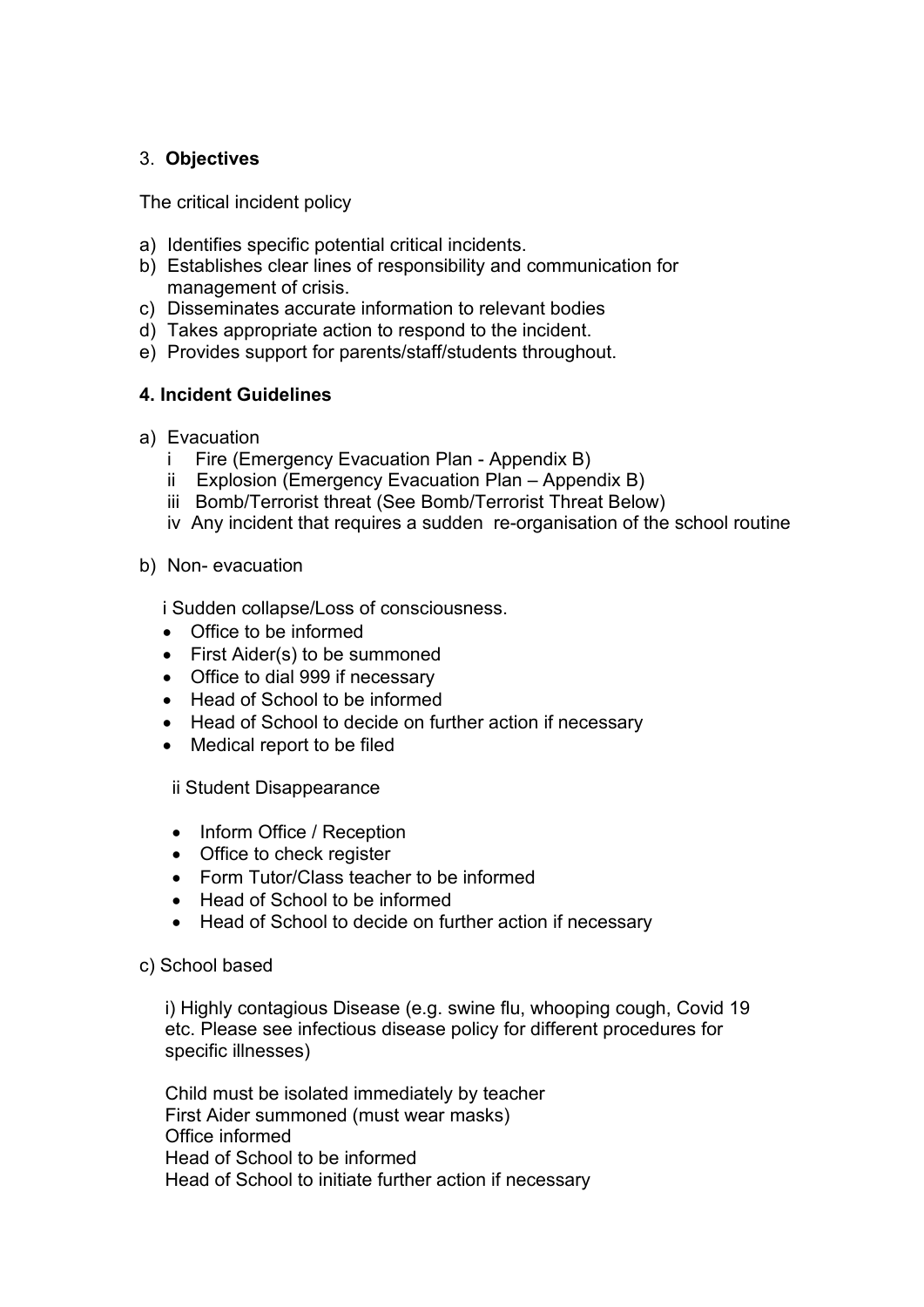Medical Report to be filed M2 to be used as isolation unit if required

- ii) Intruder
	- Any unrecognised adult/young person WITHOUT a visitors badge should be challenged by **any staff member** and asked to report to the office.
	- If intruder becomes difficult/violent the Office should be informed immediately and a 'lock down' procedure may be initiated
	- The Office should call the police immediately
	- Head of School should be informed

N.B. The School recently fitted a 'lock-down' system and a draft lockdown procedure is in place

- c) Outside School
	- i Bus accident involving staff and/or students (See below)
		- ii Toxic spillage in Gunnersbury Avenue
			- Office will inform Principal to convene CIT
			- CIT to decide on the best method of evacuation
			- Staff and students evacuated from site
			- Evacuation arrangements same as those for a bomb threat (see below)

iii Severe Storm – before school e.g. 10/10/1987

- CIT to be convened as early as possible
- CIT plus Support team to make every effort to keep students at home during school hours
- Severe Storm During school
- CIT convened
- Students kept in classrooms
- plus Support Team inform parents
- CIT arranges transport when it is safe to go home

Terrorist Incident in London (similar to 7/7)

- CIT to be convened to decide on appropriate action
- CIT plus Support Team to inform staff/students/parents on action to be taken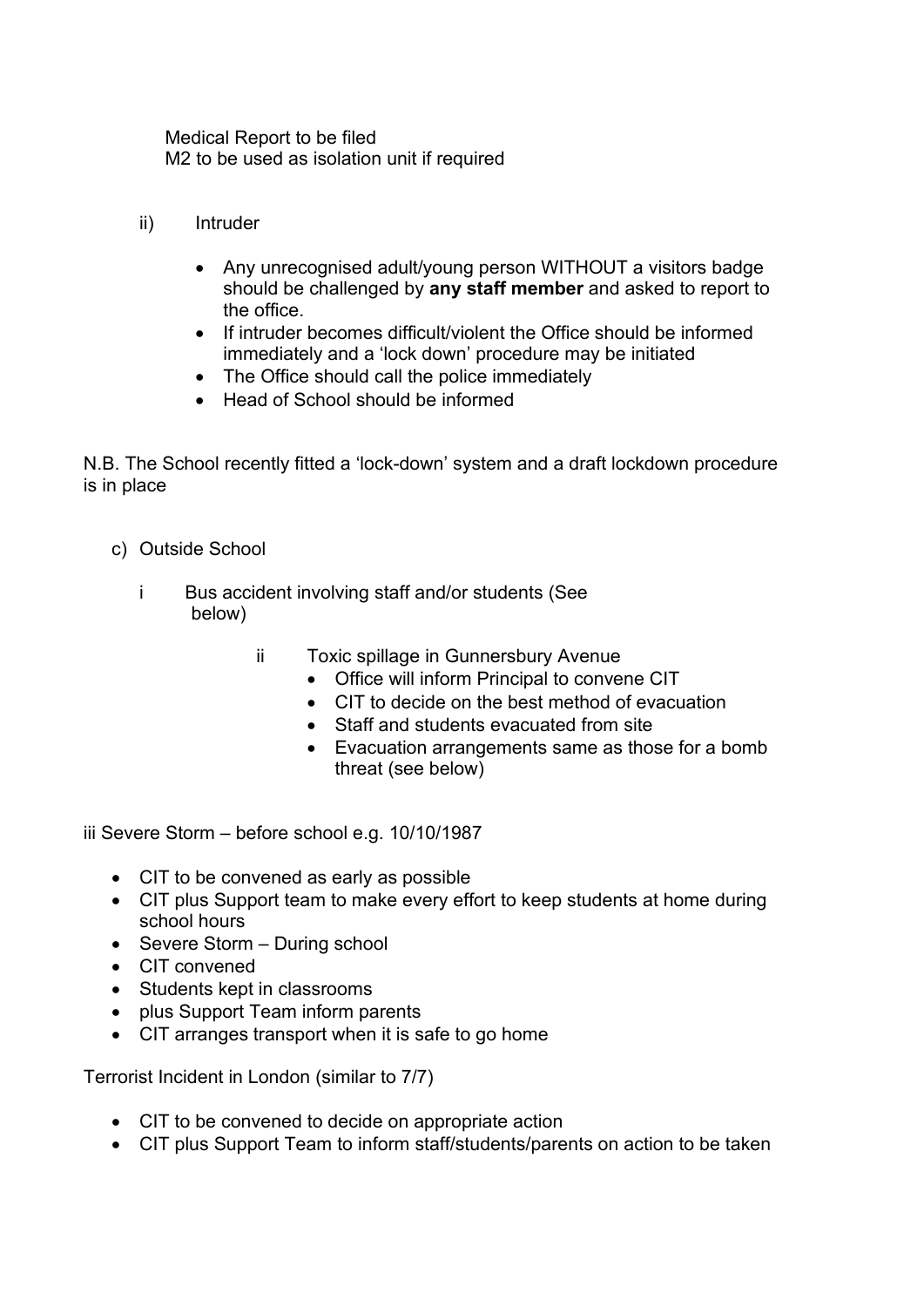#### **It must be emphasised that this is not an exhaustive list!! Critical Incidents not on this list will be dealt with by the CIT as they see fit.**

#### **Appendix A - CRITICAL INCIDENT TEAM**

#### **Current**

#### **Goal of the team**

The goal of the ISL Critical Incident Team is to provide immediate assistance in the event of a crisis/ tragedy that has a direct or indirect impact on the ISL community. The steps taken in response to a given incident will address the following:

- Issues of safety
- Dissemination of accurate information
- Both short and long term plans to minimise the effects of a critical incident

An additional goal is to provide emotional support to students, staff and parents by responding to the event in a calm, compassionate and timely manner. This will provide a secure environment for students through which they can express feelings and ask questions.

#### **Membership**

| Position                         | Name                     |
|----------------------------------|--------------------------|
| <b>Director</b>                  | Amin Makarem             |
| <b>Head of School</b>            | <b>Richard Parker</b>    |
| <b>Senior Teacher</b>            | <b>Susan Stewart</b>     |
| Deputy Principal Diploma College | <b>Paul Morris</b>       |
| <b>Secondary Principal</b>       | Paul Rose                |
| <b>Primary Principal</b>         | Kathryn Firebrace        |
| <b>School Counsellor</b>         | <b>Elizabeth Rawson-</b> |
|                                  | Jones & Timea Virag      |
| <b>Head of Admissions</b>        | <b>Yoel Gordon</b>       |
| <b>Finance Manager</b>           | Simon Williamson         |
| <b>Facilities Manager</b>        | David Brown              |
| <b>Head of Admin</b>             | Johanna Ambaye           |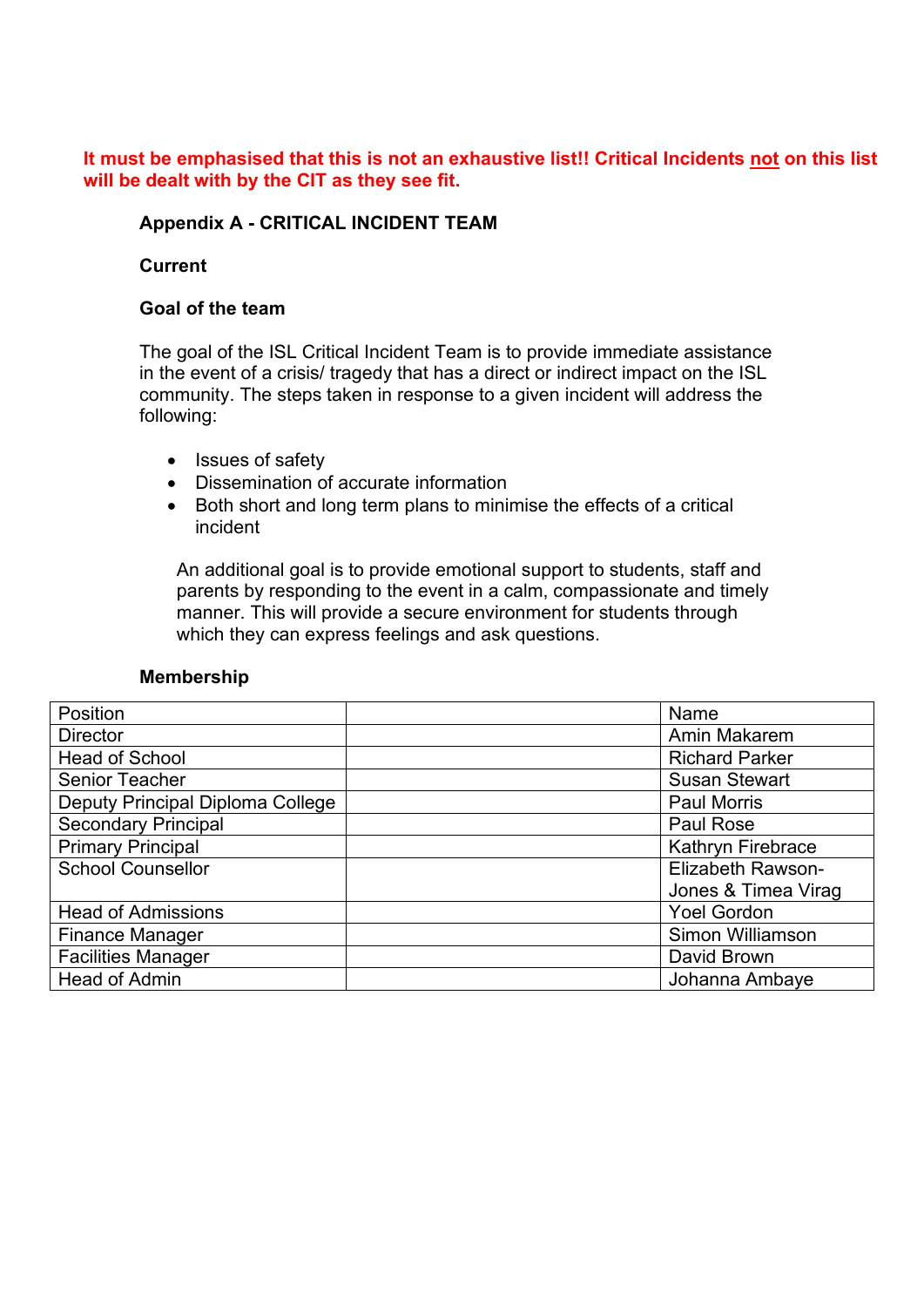| Yes/No | <b>Activity</b>                                       | <b>Person Responsible</b>              |
|--------|-------------------------------------------------------|----------------------------------------|
|        | Verify facts (e.g. police, hospital,                  | <b>Head of School &amp; Facilities</b> |
|        | Embassy, outside agencies, family)                    | <b>Manager</b>                         |
|        | Contact staff (e.g. teachers, security, transport,    | <b>Relevant Principal</b>              |
|        | <b>Support staff)</b>                                 | /Deputy/Head of Admin                  |
|        | <b>Convene crisis team</b>                            | <b>Head of School</b>                  |
|        | <b>Identify Family Contact Person</b>                 | <b>School Office</b>                   |
|        | Arrange for substitute teacher(s)                     | <b>Senior Teacher</b>                  |
|        | Draft classroom announcement to students              | <b>Relevant Principal /Deputy</b>      |
|        | <b>Staff meeting</b>                                  | <b>Head of School &amp; relevant</b>   |
|        |                                                       | <b>Principal/Deputy</b>                |
|        | Distribute suggestions for classroom discussion       | <b>Relevant Principal / Deputy</b>     |
|        | Notify students (bulletin, Assembly , email, website) | <b>Relevant Principal /Deputy</b>      |
|        | Follow-up discussion with students                    | <b>Relevant Principal/Deputy</b>       |
|        |                                                       | or Designated Teachers                 |
|        | Set up safe rooms                                     | <b>Head of School &amp; relevant</b>   |
|        |                                                       | <b>Principal/Deputy</b>                |
|        | Provide suitable readings/materials for teachers      | <b>Relevant Principal / Deputy</b>     |
|        | Money for class teachers if students have to be       | <b>Finance Office</b>                  |
|        | taken off campus                                      |                                        |
|        | Plan Digital Learning where applicable                | <b>Head of School &amp; relevant</b>   |
|        |                                                       | <b>Principal/Deputy</b>                |
|        | Draft and send letter to parents                      | <b>Head of School &amp; relevant</b>   |
|        |                                                       | <b>Principal/Deputy</b>                |
|        | Plan follow up staff meeting                          | <b>Head of School &amp; relevant</b>   |
|        |                                                       | <b>Principal/Deputy</b>                |
|        | Plan parent/community meeting                         | <b>Head of School &amp; relevant</b>   |
|        |                                                       | <b>Principal/Deputy</b>                |
|        | Plan memorial/remembrance                             | <b>Head of School &amp; relevant</b>   |
|        |                                                       | <b>Principal/Deputy</b>                |

# **Appendix B - Incident Fact Sheet**

This form will help in gathering important factual information about the incident for evaluation by the Crisis Team:

Your name: \_\_\_\_\_\_\_\_\_\_\_\_\_\_\_\_\_\_\_\_\_\_\_

Date & Time of report: \_\_\_\_\_\_\_\_\_\_\_\_\_\_\_

# **Who was involved?**

| Name | Address | Phone number |
|------|---------|--------------|
|      |         |              |
|      |         |              |
|      |         |              |